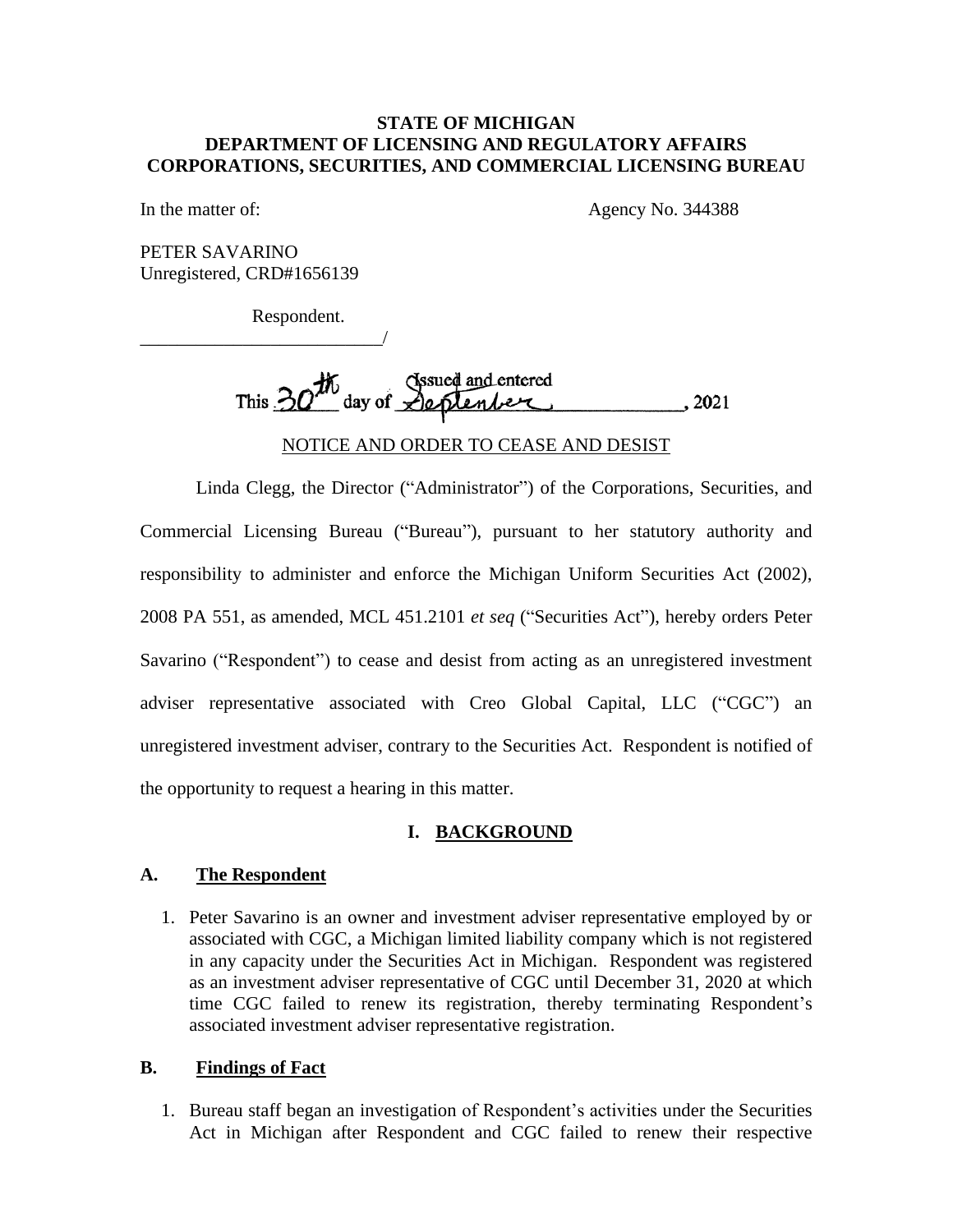registrations at the end of 2020, and failed to complete applications to re-register thereafter.

- 2. Bureau staff's investigation developed evidence that CGC holds itself out to the public as an investment adviser by maintaining a public-facing website advertising investment advisory services to Michigan investors. The public-facing website advertises that Respondent is an investment adviser representative employed by or associated with CGC. thereafter. 2. Bureau staff's investigation developed evidence that CGC holds itself out to the public as an investment adviser by maintaining a public-facing website advertising investment advisory services to Michigan investors. The public-facing website advertises that Respondent is an investment adviser representative employed by or associated with CGC.<br>3. Respondent is not registered as an inv
- 3. Respondent is not registered as an investment adviser representative and has failed to claim an exemption, exception, preemption, or exclusion justifying the failure to to claim an exemption, exception, preemption, or exclusion justifying the failure to register. register.

# II. RELEVANT STATUTORY PROVISIONS  **II. RELEVANT STATUTORY PROVISIONS**

1. Section 102(f) of the Securities Act, MCL 451.2102(f) defines "investment adviser 1. Section 102(f) of the Securities Act, MCL 451.2102(f) defines "investment adviser representative", in part, as:

"Investment adviser representative" an individual employed by or associated with an investment adviser or federal covered investment adviser and who with an investment adviser or federal covered investment adviser and who makes any recommendations or otherwise gives investment advice regarding makes any recommendations or otherwise gives investment advice regarding securities, manages accounts or portfolios of clients, determines which recommendation or advice regarding securities should be given, provides investment advice or holds himself or herself out as providing investment advice, receives compensation to solicit, offer, or negotiate for the sale of or for selling investment advice, or supervises employees who perform any of the foregoing... (Emphasis added).<br>2. Section 404(1) of the Securities Act, MCL 451.2404(1), states: foregoing... (Emphasis added). securities, manages accounts or portfolios of clients, determines which<br>recommendation or advice regarding securities should be given, provides<br>investment advice <u>or holds himself or herself out as providing investment</u><br>ad

2. Section 404(1) of the Securities Act, MCL 451.2404(1), states:

An individual shall not transact business in this state as an investment adviser An individual shall not transact business in this state as an investment adviser representative unless the individual is registered under this act as an investment adviser representative or is exempt from registration as an investment adviser representative under subsection (2). representative unless the individual is registered under this act as an investment<br>adviser representative or is exempt from registration as an investment adviser<br>representative under subsection (2).<br>3. Section 503(1) of th

3. Section 503(1) of the Securities Act, MCL 451.2503(1), states:

In a civil action or administrative proceeding under this act, a person claiming an exemption, exception, preemption, or exclusion has the burden to prove the applicability of the exemption, exception, preemption, or exclusions. In a civil action or administrative proceeding under this act, a person claiming<br>an exemption, exception, preemption, or exclusion has the burden to prove the<br>applicability of the exemption, exception, preemption, or exclu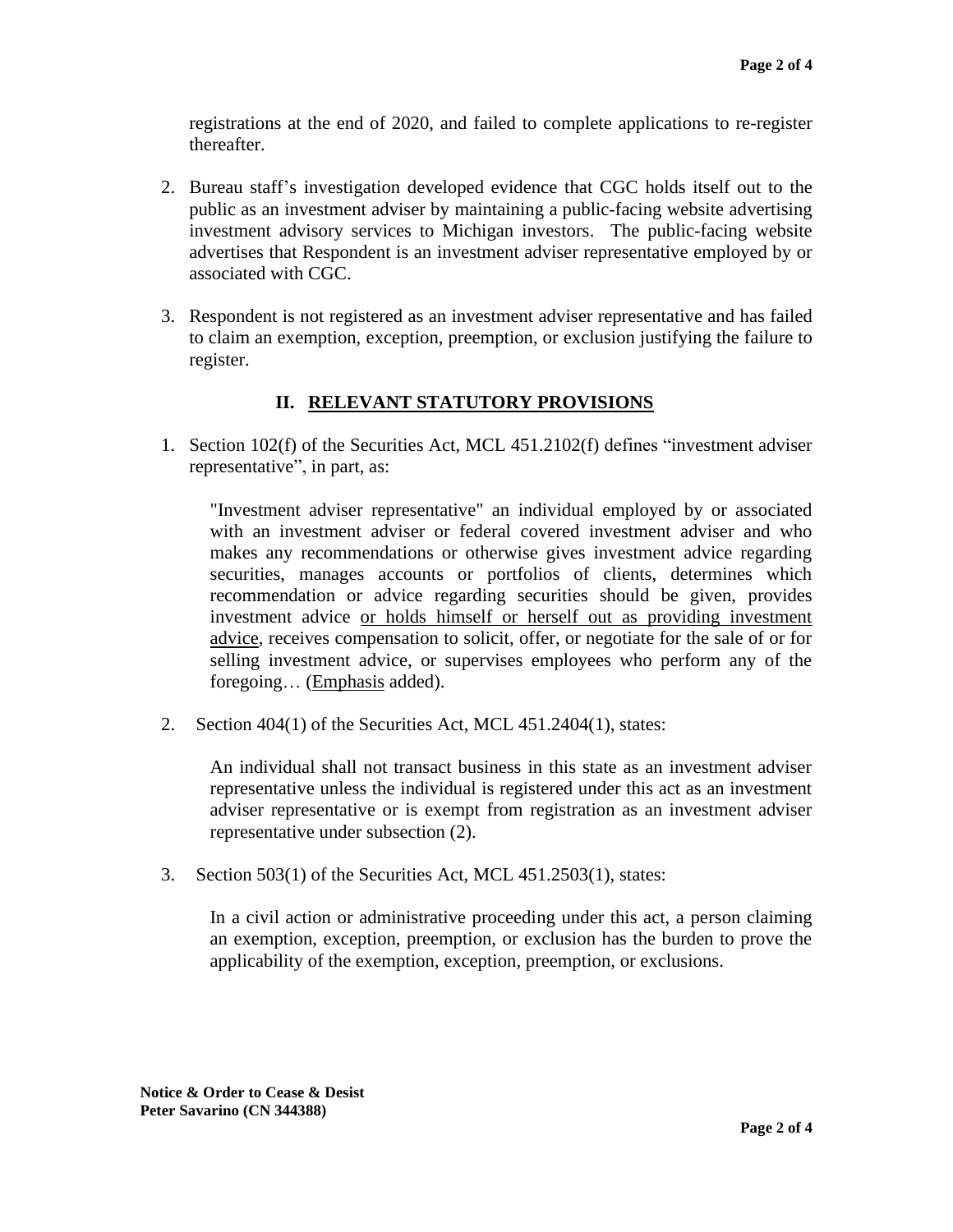# III. CONCLUSIONS OF LAW **III. CONCLUSIONS OF LAW**

1. Respondent Peter Savarino meets the definition of investment adviser representative under the Securities Act, is not registered as an investment adviser representative, and has failed to claim a relevant exemption from registration, in violation of MCL 451.2404(1). violation of MCL 451.2404(1).1. Respondent Peter Savarino meets the definition of investment adviser representative under the Securities Act, is not registered as an investment adviser representative, and has failed to claim a relevant exemption from

### IV. ORDER **IV. ORDER**

IT IS THEREFORE ORDERED, pursuant to section 604 of the Securities Act, MCL IT IS THEREFORE ORDERED, pursuant to section 604 of the Securities Act, MCL 451.2604, that: 451.2604, that:

- A. Respondent shall immediately CEASE AND DESIST from acting as an A. Respondent shall immediately CEASE AND DESIST from acting as an unregistered investment adviser representative, contrary to the Securities Act.
- unregistered investment adviser representative, contrary to the Securities Act.<br>B. Pursuant to section 604(2) of the Securities Act, this Notice and Order to Cease and Desist is IMMEDIATELY EFFECTIVE. and Desist is IMMEDIATELY EFFECTIVE.
- C. In a Final Order, the Administrator intends to impose civil fines of \$10,000.00 C. In a Final Order, the Administrator intends to impose civil fines of \$10,000.00 against Respondent under MCL 451.2604(4). This Notice and Order to Cease and against Respondent under MCL 451.2604(4). This Notice and Order to Cease and Desist may become final pursuant to Section VI, below. Desist may become final pursuant to Section VI, below.
- D. Pursuant to section 508 of the Securities Act, MCL 451.2508, a person that D. Pursuant to section 508 of the Securities Act, MCL 451.2508, a person that willfully violates the Securities Act, or an order issued under the Securities Act, is willfully violates the Securities Act, or an order issued under the Securities Act, is guilty of a felony punishable by imprisonment for not more than 10 years or a fine guilty of a felony punishable by imprisonment for not more than 10 years or a fine of not more than \$500,000.00 for each violation, or both. An individual convicted of violating a rule or order under this act may be fined, but shall not be of violating a rule or order under this act may be fined, but shall not be imprisoned, if the individual did not have knowledge of the rule or order. imprisoned, if the individual did not have knowledge of the rule or order.

## V. NOTICE OF OPPORTUNITY FOR HEARING **V. NOTICE OF OPPORTUNITY FOR HEARING**

Section 604 of the Securities Act, MCL 451.2604, provides that Respondent has 30 days Section 604 of the Securities Act, MCL 451.2604, provides that Respondent has 30 days beginning with the first day after the date of service of this Notice and Order to Cease beginning with the first day after the date of service of this Notice and Order to Cease and Desist to submit a written request to the Administrator asking that this matter be and Desist to submit a written request to the Administrator asking that this matter be scheduled for a hearing. If the Administrator receives a written request in a timely scheduled for a hearing. If the Administrator receives a written request in a timely manner, the Administrator shall schedule a hearing within 15 days after receipt of the manner, the Administrator shall schedule a hearing within 15 days after receipt of the request. The written request for a hearing must be addressed to:<br>Corporations, Securities & Commercial Licensing Bureau

Corporations, Securities & Commercial Licensing Bureau Regulatory Compliance Division Regulatory Compliance Division P.O. Box 30018 P.O. Box 30018 Lansing, MI 48909 Lansing, MI 48909

By email: [CSCL-FOIA@Michigan.gov](mailto:CSCL-FOIA@Michigan.gov)  By email: CSCL-FOIA@Michigan.gov

Notice & Order to Cease & Desist **Notice & Order to Cease & Desist** Peter Savarino (CN 344388) **Peter Savarino (CN 344388)**